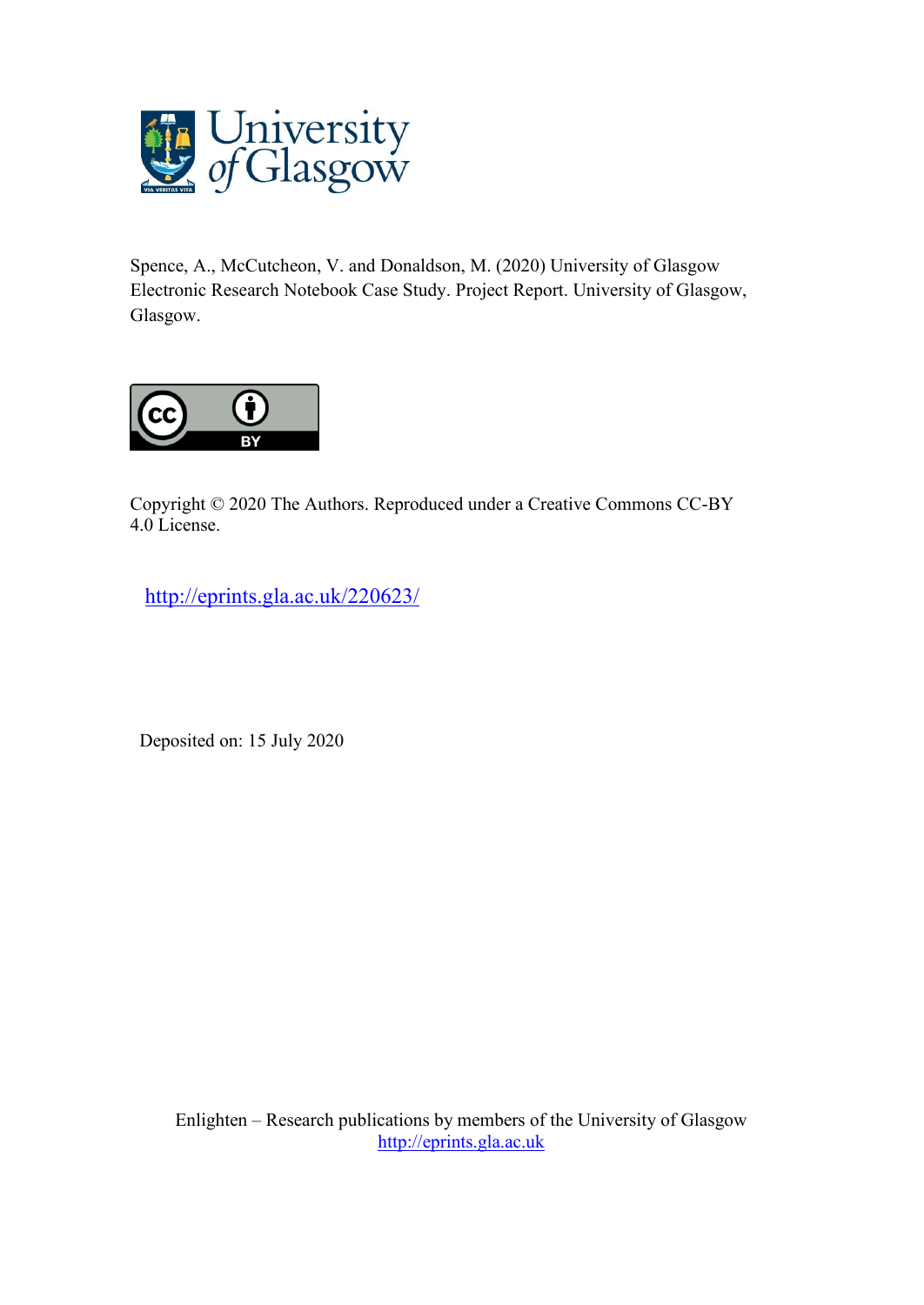# **University of Glasgow Electronic Research Notebook Case Study**

In 2018-2019 the University of Glasgow used a Jisc grant to run a package of work to provide evidence of user requirements for electronic research notebook tools for the [Jisc Open](https://www.jisc.ac.uk/open-research-hub)  [Research Hub](https://www.jisc.ac.uk/open-research-hub) project and to inform longer-term plans for the University of Glasgow.

## **Summary**

We organised several workshops and notebook software trials to collect user requirements for electronic research notebooks, gauge researcher interest and current usage, and understand barriers inhibiting uptake of notebook tools.

Key findings:

- University researchers and departments are already using a range of electronic research notebook tools in a variety of ways.
- Many researchers and teaching departments are keen to start using electronic notebooks. Barriers include too many tools to evaluate; time required to set up and learn new software; lack of support; most tools designed principally for Life Sciences.
- No one tool currently fulfils all essential user requirements identified during the project.
- Implementing notebook software works best when it is planned, structured and supported.

# **Background**

In 2012 and again in 2016, we investigated electronic notebooks and reported our findings to senior management. The University did not pursue the idea at the time. In 2018 we wondered if the time was right to pursue this again. Electronic notebooks would support the [University's](https://www.gla.ac.uk/explore/strategy/)  [strategic aims 2015-2020](https://www.gla.ac.uk/explore/strategy/) to 'provide state-of-the-art facilities, equipment and services for research and teaching' and 'invest in the digital infrastructure necessary for managing modern research datasets'1. This, combined with funder interest in notebook retention and access, led to this collaborative activity with Jisc.

## **Original Aims**

- Explore current issues and attitudes around electronic and paper research notebook usage
- Identify possible solutions and best practice
- Explore requirements for interoperability between active storage and repositories
- Demonstrate and gather views and guidance on electronic research notebook software
- Gather user requirements for notebook tools, including metadata requirements and examples of subject-specific metadata
- Provide some use cases of electronic notebook usage
- Digitise some sample paper research notebooks and report observations and issues encountered
- Encourage engagement with Jisc requirement for a test group to test integration of electronic lab notebooks with the Jisc Open Research Hub.

## **Activities**

- 1. Investigate what is already happening locally and nationally.
- 2. Run four open national workshops on paper and electronic notebooks usage, issues and attitudes; organise demonstrations of notebook tools, given by existing users.
- 3. Run trials of notebook software.
- 4. Digitise a sample paper research notebook: report outcomes and issues encountered.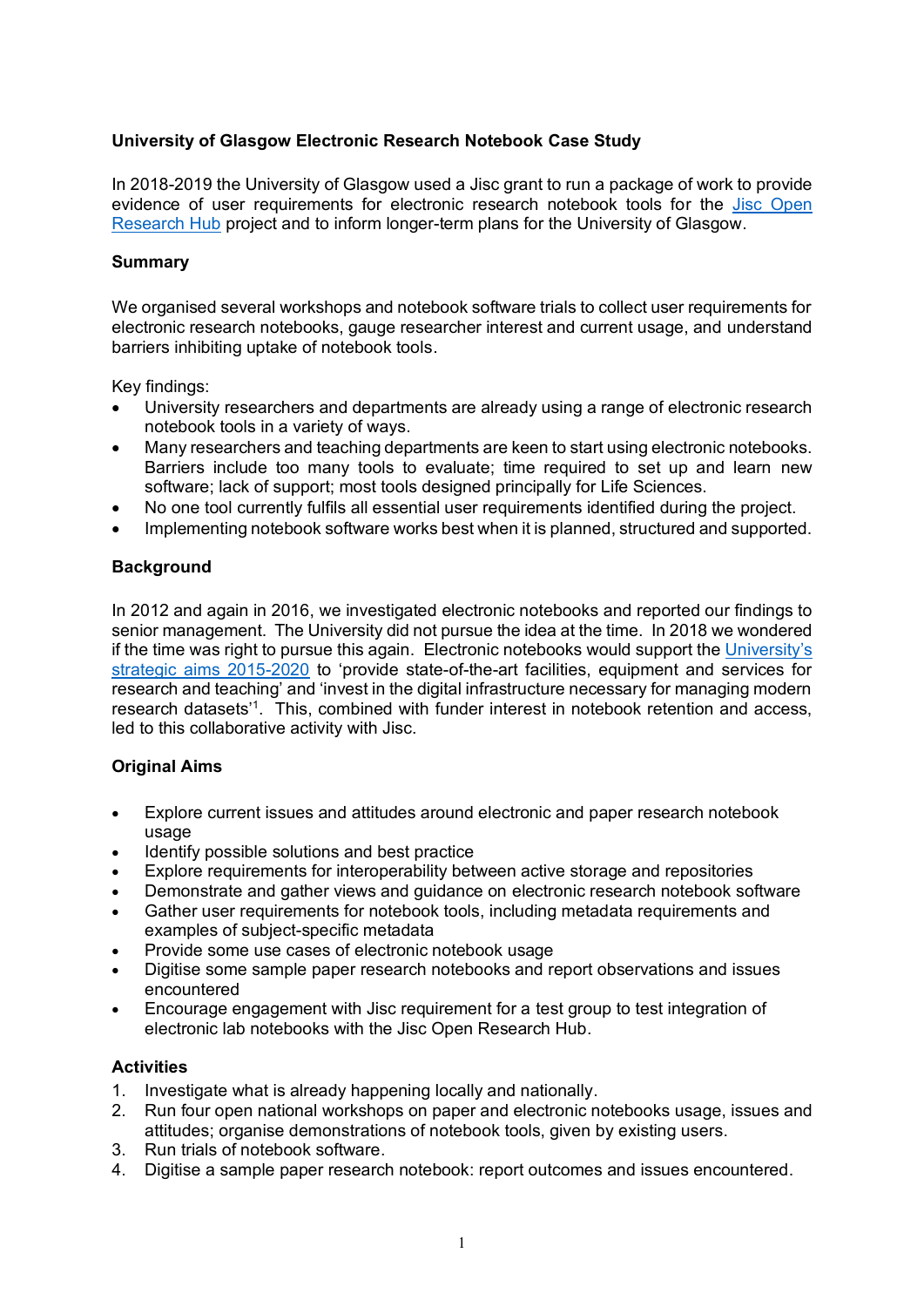5. Gather user requirements for notebook tools, metadata and integrations with other tools and equipment.

# **1. Current local/national situation**

The prevalence of digital research resources, machine-generated data and online teaching mean paper notebooks are not necessarily the most practical means of documenting research and learning. Although electronic research notebooks have been widely adopted in sciencebased industries and pharmaceutical companies, due to compliance and regulatory requirements, their uptake in academic research is limited. Usage within Arts and Social Science is particularly low. Some subjects have independently implemented notebook tools e.g. groups within University of Glasgow's Chemistry department use SciNote, but only a few institutions have embedded central support for electronic notebooks e.g. The Babraham Institute implemented OneNote as an institutionally-supported research notebook in 2019.<sup>2</sup> During our investigations, we collaborated with other organisations actively exploring electronic research notebooks, discussing issues, sharing outcomes and considering potential next steps.



Fig.1 paper research notebooks

## **2. Workshops and software demonstrations**

We organised a series of open, national workshops to gather views on electronic and paper notebooks; identify good practice; and ascertain requirements. Current electronic notebook users demonstrated tools and answered questions. Participants included university researchers, support and teaching staff, and students.

**Workshop One** (August 2018) took the form of an initial factfinding meeting with a group of researchers from The University of Glasgow's School of Physics and Astronomy, exploring their use of both electronic and paper research notebooks. At that time, 70-80% of School staff used some kind of electronic documentation tool. Particle physicists used tools supplied by the European Organisation for Nuclear Research (CERN); researchers in Gravitational Waves employed a variety of tools e.g. LabArchives, WordPress. Most Optics researchers preferred paper notebooks, because they frequently document their research via drawings: drawing functionality is not well-supported in many current notebook tools. The School was keen for students to use electronic notebooks  $-$  a potential way to enhance their future employability. Staff had trialled RSpace and OneNote and planned to implement Python notebooks for undergraduate students (this implementation has since happened).

**Workshop Two** (November 2018) gathered information on current notebook usage and user requirements for electronic notebooks. We ran the workshop twice, in Glasgow and London. Researchers from a range of disciplines were invited to share: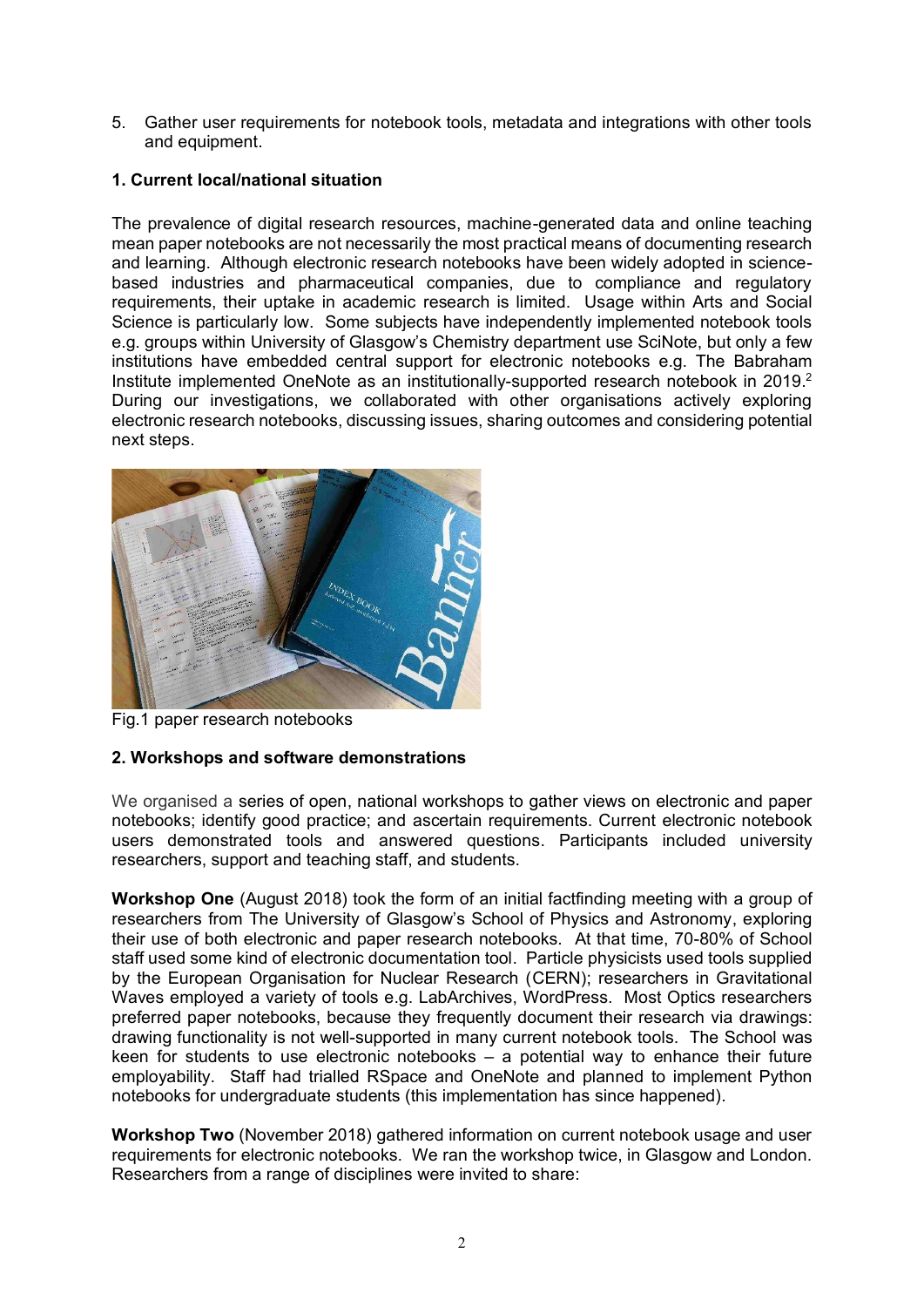- how they currently used paper and/or electronic research notebooks
- any concerns they had e.g. loss of data
- what they would like e.g. from their organisation, or a tool
- subject-specific requirements e.g. particular functions, integrations
- views on sharing notebook contents.

Several participants were using or had tried electronic tools, ranging from online 'to do' lists to formal notebooks. None was institutionally implemented.

Workshop participants were keen to see demonstrations of notebook tools. Therefore, in **Workshop Three** (Spring 2019) researchers, research support staff and students demonstrated electronic notebook tools, discussing why they had chosen that tool, how they had configured it and used it, positive features and drawbacks. We ran the workshop twice, in Glasgow and Sheffield: different tools were discussed at each venue.

Key observations from current users about implementing a notebook tool:

- It does take time to set up and learn notebook software but the time is well spent
- Having local champions helps to encourage adoption and support new users
- Widescale implementation may have resource implications e.g. adequate provision of laptops or tablets
- Web-only tools require reliable wi-fi
- New users can be put off by tools which look too complicated.

**Workshop Four** (November 2019, Durham) included a case study on the University of Glasgow School of Life Sciences' trial of RSpace, OneNote and Microsoft Teams. Attendees debated essential features for notebook tools. Requirements are discussed below.

The workshops presented a rare opportunity for research, teaching and support staff to talk about documenting research. Some felt it would be helpful to share good practice or see how others organise their research. Some had reservations about sharing notebook contents, especially beyond their workgroup, because they used their notebooks to document personal content and confidential meetings, as well as research.

We wanted to ensure that our research into notebook usage encompassed several disciplines so in July 2018 we e-mailed a brief, informal survey on paper notebook usage to Arts researchers within the University of Glasgow. 53 people responded. 77% of respondents used a paper notebook at least some of the time to record research-related notes. Of this group, 45% subsequently transferred some or all of their notes into digital format for ongoing use or to mitigate against loss. Users found paper notebooks convenient or more compatible with their research methods. For some, writing by hand facilitated free thinking and idea development. Consequently, paper notebooks were still considered an important working tool for three-quarters of the respondents, but the survey highlighted users' concerns about the potential impact of data loss.

## **3. Software trials**

Our notebook software trials ran from May-December 2019. We kept the test group fairly small as we had limited capacity to manage the trial. Around one hundred students and thirty University of Glasgow staff tested RSpace, OneNote and/or communications software Microsoft Teams.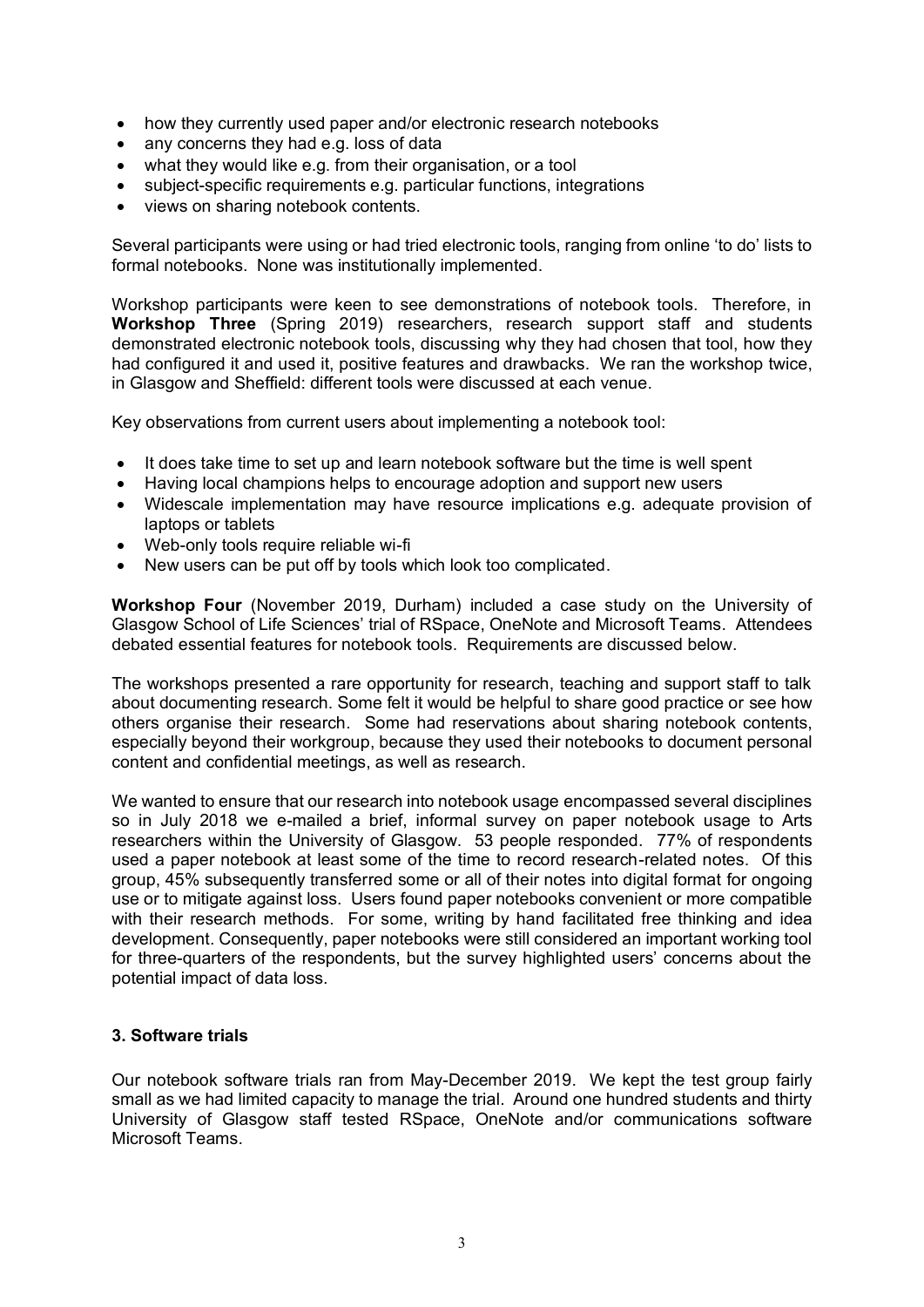## **RSpace**



We trialled the Enterprise edition of RSpace's research notebook software [\(https://www.researchspace.com/\)](https://www.researchspace.com/), thanks to the supplier. Some people also tested the free Community version. Unexpectedly, most interest came from teaching groups, rather than research teams. The School of Life Sciences wanted fourth-year undergraduates to start using electronic notebooks to help improve their employability, prepare them for workplacebased research and enable teaching staff to assess student project documentation more fully.

We decided to install RSpace locally on University servers. This enabled testers to use single sign-on and evaluate how RSpace integrated with Office 365, storage, etc. Due to other demands on key IT staff time, it took a while for the RSpace installation to be fully configured, which impacted on testing. A cloud instance managed by the supplier would have been an alternative set-up for testing but would have lacked the integrations.

For our triallists, managing access and supervision through work groups and user roles e.g. Principal Investigator worked well. Sharing options e.g. individual page or whole notebook facilitated collaboration within and beyond their workgroup. Integrated online resources such as Protocols.io streamlined work. Opinions were divided about RSpace's workflows: some found them too inflexible, others liked their structure. RSpace's gallery feature proved especially popular with some testers: a space where data and images can be stored, accessed, exported and easily incorporated into notes. Some Life Sciences students described RSpace's interface as 'daunting' and found it very difficult to familiarise themselves with all the functions, although RSpace's introductory tutorial proved valuable for getting started. The students considered that postgraduates or final year undergraduates would make best use of RSpace's functionality. Online access via any device was appreciated by users, although offline access would have mitigated problematic wi-fi connectivity.

## **Microsoft OneNote**

| 冊    | OneNote |        |             |      |      |                | Project test class notebook 2019 |                                           |
|------|---------|--------|-------------|------|------|----------------|----------------------------------|-------------------------------------------|
| File | Home    | Insert | <b>Draw</b> | View | Help | Class Notebook | Open in app                      | $\mathcal{Q}$ Tell me what you want to do |

OneNote is a generic notebook tool bundled with Office 365. We produced an [introductory](http://eprints.gla.ac.uk/205017/)  [guide](http://eprints.gla.ac.uk/205017/) to OneNote and shared this via our [Research Notebooks](https://researchnotebooks.wordpress.com/) blog and the University website to encourage staff and students to try the software. OneNote was demonstrated during Workshop Three.

Triallists found OneNote's user-friendly interface easy to navigate, aided by familiarity with other Microsoft products. They felt it provided a flexible, straightforward workspace, a 'plethora' of essential functions and good integrations. Substantial storage and both online/offline access supported productivity. For the Life Sciences students, OneNote's key feature was its co-editing function: multiple people can edit the same document in real time. However, sometimes edits did not synchronise properly, mainly due to connectivity problems. OneNote displayed a warning message when this happened, allowing the problem to be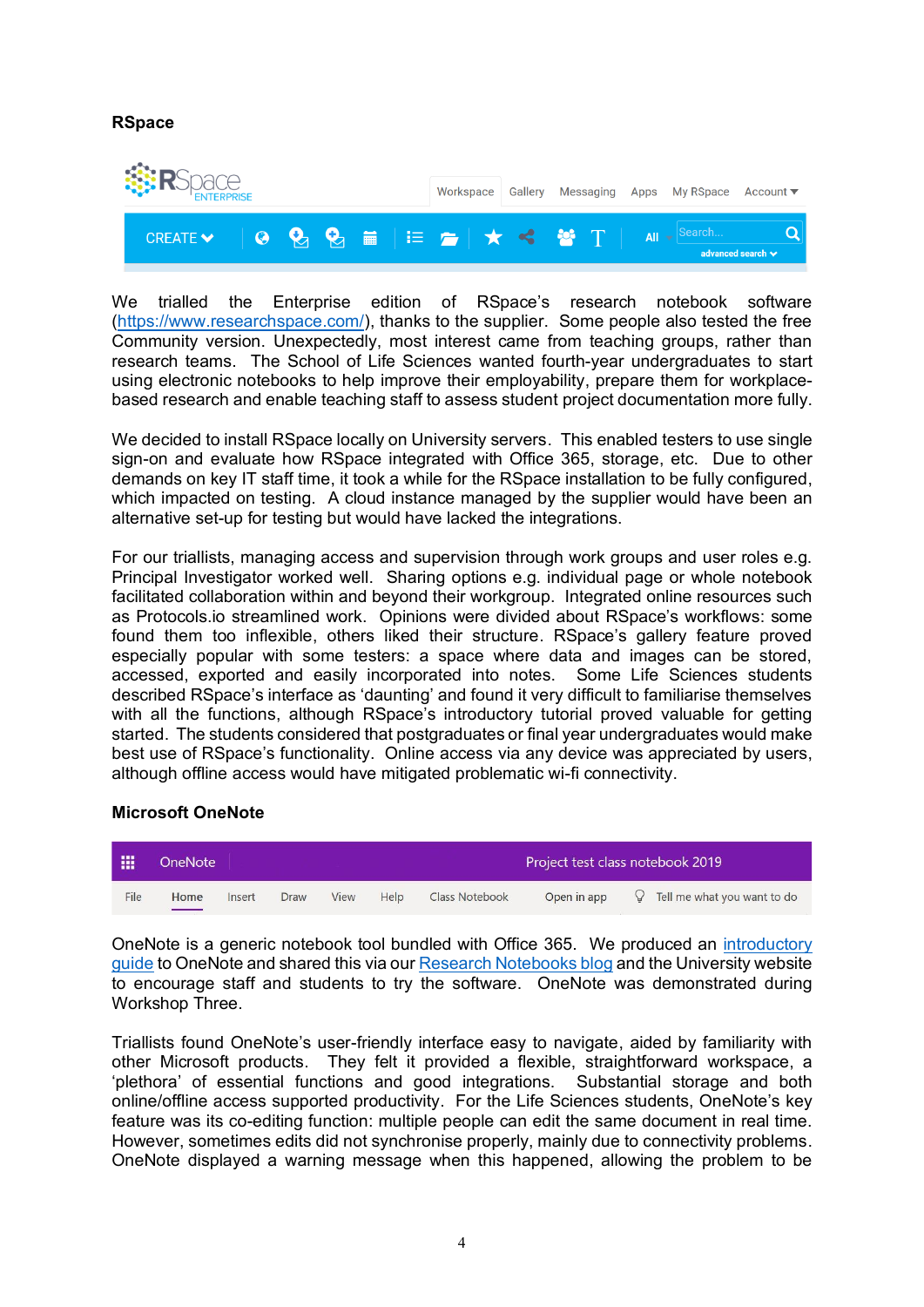resolved manually. One downside is that content cannot be locked to prevent further editing, an important consideration for some users.

## **Microsoft Teams**



Some users tested Teams with RSpace or OneNote. Separate chat channels for different topics kept conversations relevant. Granular notification control was useful, but Teams does not alert senders when message delivery fails or re-send failed messages, which frustrated users. Again, connectivity issues caused synchronisation issues between web and desktop versions of documents and during group editing sessions. Some users reported that it was not always easy to find files within the Teams filestore. Also, with some files stored in OneDrive and others in Teams, users became confused about where to find their files.

Overall, the Life Sciences students involved in the trial reported that they documented their work more thoroughly and improved their digital skills while using the notebook tools. A staff member commented that using dedicated notebook software encouraged her to document her research in a clear, structured way and helped her produce professional-looking content.

# **4. Trial digitisation of a paper research notebook**

Conscious that many researchers have large stacks of legacy paper notebooks, we wanted to explore whether digitising paper notebooks would be viable or useful. Therefore, in November 2018, we undertook a trial digitisation of a paper research notebook containing pencil and ink notes, tables and diagrams, along with glued-in computer printouts and photographs. The notebook owner also shared some related experiment data files. Using an A3 flatbed scanner, we experimented with different scanning resolutions to achieve an optimal balance between readable content and manageable file sizes. We created three outputs for feedback: a folder containing digitised notebook pages saved as individual image files; a multi-page pdf; and a multi-page file in tiff format, interspersing notebook pages with related research data. The researcher preferred the multi-page pdf, which he could annotate, turning it into a dynamic document. The main drawback was that the scanned content was not searchable, as our scanner did not offer optical character recognition.

This was a useful exercise. An overhead book scanner with optical character recognition would generate more usable output more efficiently, but staff time for digitisation and ongoing preservation of the digitised output, storage requirements and cost of this time and storage would be significant factors to consider if we want to pursue digitisation further.



Fig.2 Overhead book scanner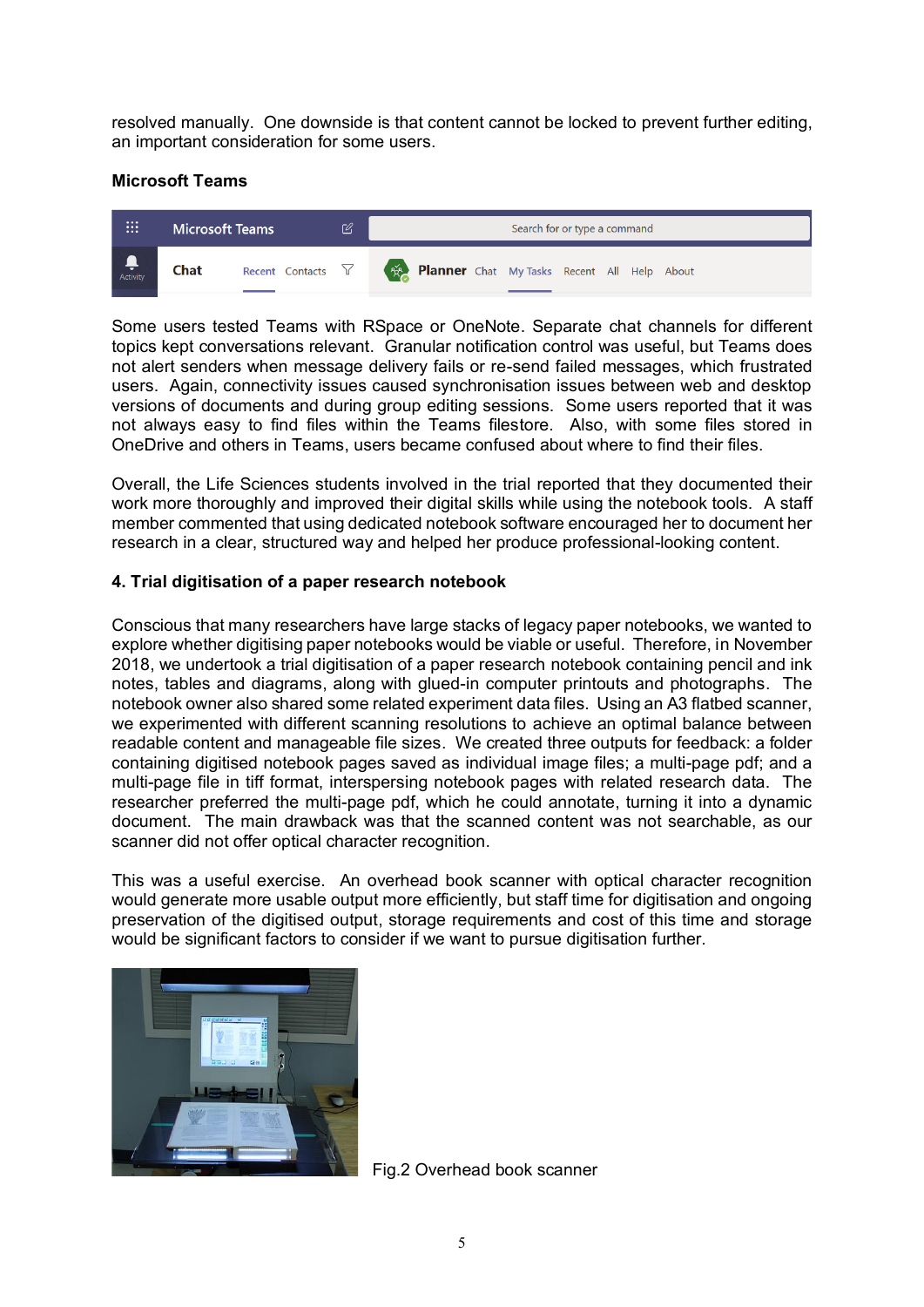## **5. User requirements**

A key aim was to understand what functionality researchers, research support, teaching staff and students consider essential, useful or desirable for electronic research notebooks.

Requirements were explored during each workshop. We collated responses, shared them through the blog, invited feedback and augmented/refined the list throughout the project. The notebook requirements covered technical functions, storage, security, compliance and collaborative working. In Workshop Four, participants discussed a list of forty requirements informed primarily by the work at Glasgow University, The Gurdon Institute (University of Cambridge) and Delft University of Technology. Functions agreed as universally essential included annotation tools, read/write access for internal collaborators and the ability to export notebook contents in standard formats. Where possible, administrative staff tested each proposed requirement in RSpace and OneNote and documented the outcomes.

Once the workshops were completed, we prioritised our [list of approximately](https://docs.google.com/spreadsheets/d/1egUW3ZewyIaJ_lhEe8uJrd-69ycVbqQjiqbJxbs_jVY/edit#gid=1172088166) fifty requirements using the MoSCoW prioritisation methodology, informed by workshop feedback. The prioritised list was published via the Research Notebook blog for community feedback.

| University<br>of Glasgow<br>21/11/19 We plan to clarify the meaning of these ideas. If you think a key generic requirement is missing you can add a comment. We<br>hope to have some community discussion which we will advertise via the Jisc mail list https://www.jiscmail.ac.uk/cgi-<br>bin/webadmin?A0=RESEARCHNOTEBOOKS. |                      |                 |
|--------------------------------------------------------------------------------------------------------------------------------------------------------------------------------------------------------------------------------------------------------------------------------------------------------------------------------|----------------------|-----------------|
| THIS IS AN INFORMAL LIST OF SOME POSSIBLE REQUIRMENTS FOR RESEARCH NOTEBOOKS                                                                                                                                                                                                                                                   | <b>CATEGORY</b>      | <b>PRIORITY</b> |
| To provide a user friendly interface                                                                                                                                                                                                                                                                                           | <b>Functionality</b> | 1 Must Have     |
| To allow notebook content to be exported in standard formats                                                                                                                                                                                                                                                                   | <b>Functionality</b> | 1 Must Have     |
| To provide a search tool                                                                                                                                                                                                                                                                                                       | <b>Functionality</b> | 1 Must Have     |
| To provide a sorting tool to allow sorting by author and/ or date and/ or research group                                                                                                                                                                                                                                       | <b>Functionality</b> | 1 Must Have     |
| To provide a tool which allows work with equations                                                                                                                                                                                                                                                                             | <b>Functionality</b> | 1 Must Have     |
| To provide a tool that allows barcode production and reading for experimental samples                                                                                                                                                                                                                                          | Functionality        | 1 Must Have     |
| To provide a tool that prevents accidental deletion of data                                                                                                                                                                                                                                                                    | Functionality        | 1 Must Have     |
| To allow the incorporation of metadata that is downloadable and well defined                                                                                                                                                                                                                                                   | Functionality        | 1 Must Have     |
| To permit supervisory access to notebooks/control of accounts                                                                                                                                                                                                                                                                  | Collaboration        | 1 Must Have     |
| To allow different levels of access and editing capabilities (including dual, full rights access)                                                                                                                                                                                                                              | Collaboration        | 1 Must Have     |
| To provide collaborative software for intra, inter and public sharing of research data and files                                                                                                                                                                                                                               | Collaboration        | 1 Must Have     |

Fig.3 Snapshot of part of the prioritised list of requirements

As other institutions have discovered, users' essential requirements differ widely and can be contradictory. Version control, document signing and supervisory/PI access are crucial features for some users, but of no interest to others. Controlled workflows can promote good practice or inhibit note-taking. Software designed principally for Life Sciences may alienate those in other disciplines. No existing 'out of the box' tool can accommodate all of these differences. Institutions may need to offer a choice of tools or adopt a modular approach, incorporating multiple tools.

## **Outcomes**

This project enabled us to talk to researchers, research support and teaching staff and students in a number of institutions about how they document their research; the tools they use; challenges, benefits and concerns relating to both paper and electronic notebooks; and what a user-friendly electronic notebook would look like to them. We have collected and tentatively prioritised their requirements and have shared these with Jisc and the wider community. Jisc plans to use this data to develop a procurement framework for research notebooks, one strand in a broader purchasing service. Vendors will be able to submit their tool to Jisc to be assessed against user requirements: potential users can then review the Jisc outcomes, rather than independently assess all possible tools. Jisc hopes that the framework will 'help towards the adoption of open standards and interoperable solutions'.<sup>3</sup> Jisc launched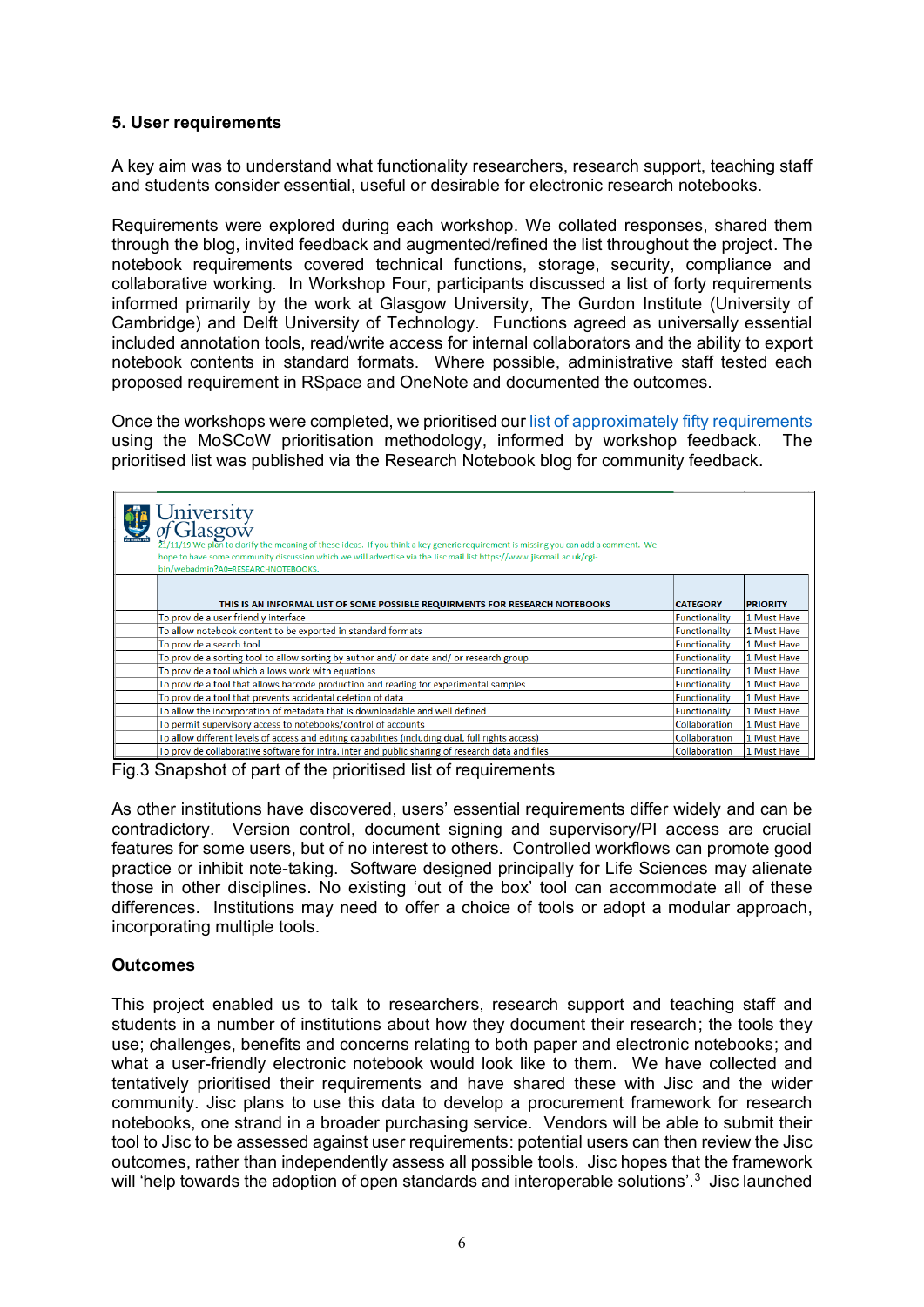its [purchasing service for research outputs repository systems](https://www.jisc.ac.uk/research-outputs-repository-systems-purchasing) in May 2020;<sup>4</sup> they hope to introduce their framework for research systems later in 2020.

Workshop participants valued the tool demonstrations and guidance on implementing and optimising a tool. We have shared the outputs via the blog [University of Glasgow Research](https://researchnotebooks.wordpress.com/)  [Notebooks blog.](https://researchnotebooks.wordpress.com/)

#### **Lessons learned**

#### Choosing a tool

Many researchers are keen to use electronic notebook tools. Teaching departments want to implement electronic notebooks to develop students' documentation skills and enhance their employability. However, prospective users are overwhelmed by the extensive selection of similar-looking products and lack sufficient time to review and trial potential options.

#### Requirements

User requirements are diverse. There is currently no single tool which institutions could provide centrally to fulfil everyone's needs. A different approach is therefore necessary to facilitate electronic notebook use.

#### Implementation

Implementing electronic research notebook software takes time, careful planning, commitment and adaptability. Training, advice and peer support are important to ensure take-up and sustained use. Sufficient supporting resources e.g. pcs/tablets need to be provided. However, people who have moved to electronic notebooks say the time invested in implementation is definitely worthwhile.

## Technical Set Up

Investment is required to ensure that any tools are set up appropriately and have IT specialists with the right skills available to support them.

## **Next steps**

We have turned the [University of Glasgow Research Notebooks blog](https://researchnotebooks.wordpress.com/) into an open space for research notebook information sharing. We encourage people to read the list of user notebook requirements and add their views. The Jisc [research notebook mailing list](https://www.jiscmail.ac.uk/cgi-bin/webadmin?A0=RESEARCHNOTEBOOKS) continues as a forum for discussion. We are contributing to an informal steering group with colleagues from other institutions and Jisc to co-ordinate activities and research, maintain momentum and reach out to similar initiatives. We welcome input and encourage anyone interested in research notebooks to join the discussion.

During the COVID-19 pandemic, Jisc is collecting researchers' stories about how they are continuing with their research while working remotely, with particular reference to research notebooks. Jisc plans to establish a community of practice for research leaders interested in technology.

Advocates of electronic research notebooks and related tools within the University continue to refine and expand their use. For example, one research group has adopted Teams as their core work platform. Instant messaging is preferred to e-mail, makes file sharing easy and facilitates focused conversations within/beyond the group and University. Many apps can be integrated e.g. OneDrive, Zoom, Trello and OneNote (which the group uses as a collaborative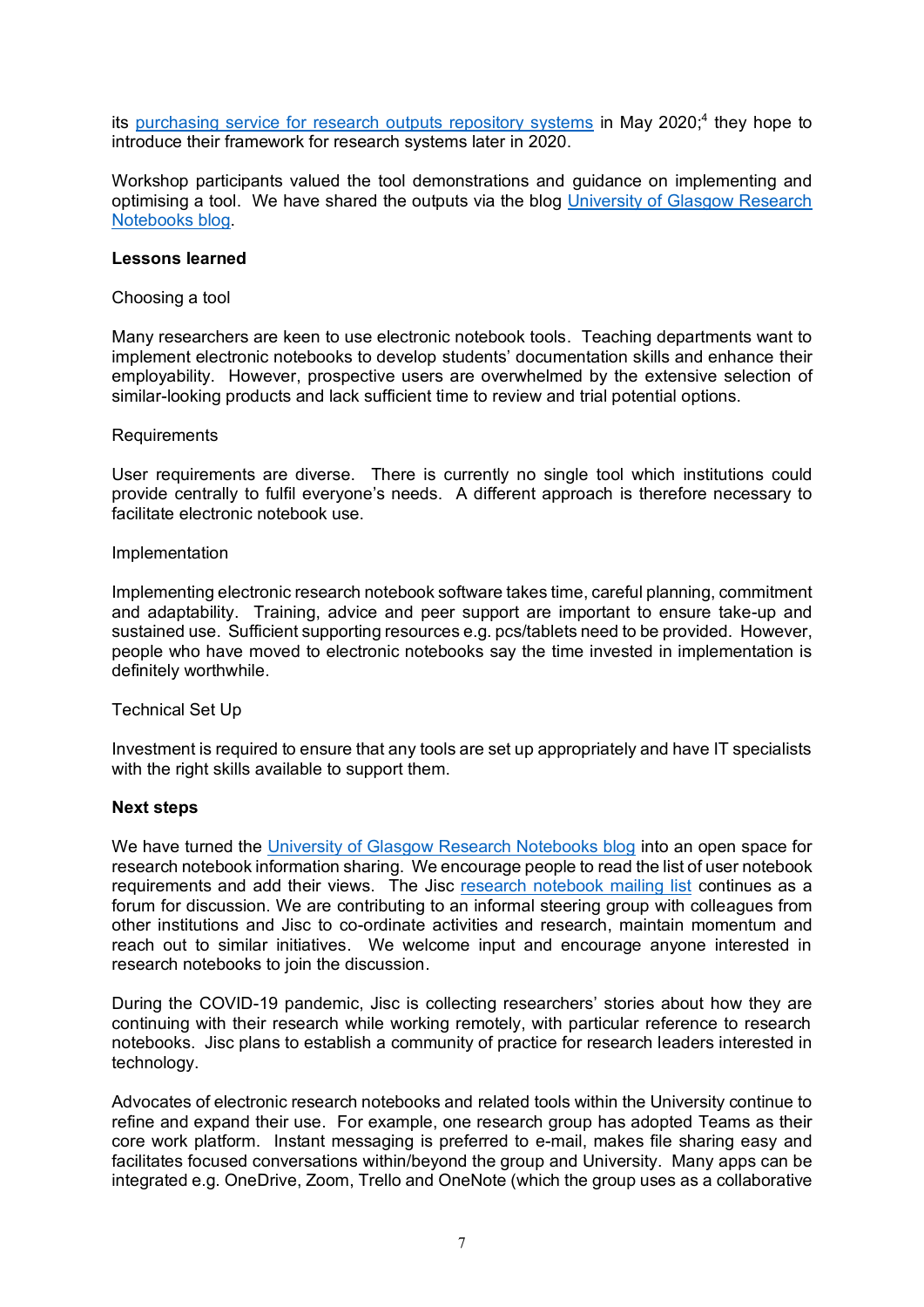research notebook). If a researcher leaves, their files remain accessible. Group members find this an efficient, effective way of working. Teaching departments are introducing research notebook tools. Undergraduate students in the School of Physics now use Python notebooks to record research notes and carry out tasks; some classes submit lab reports using Jupyter notebooks. Our workshop demonstrators emphasised that peer support and role models underpinned the successful adoption of electronic notebooks. We are therefore keen to find ways to share this expertise and enthusiasm within our institution in a time-efficient manner to engage and support new users. The University of Glasgow's [Code of Good Practice in](https://www.gla.ac.uk/myglasgow/ris/researchpolicies/ourpolicies/)  Research<sup>5</sup> requires researchers to properly document their research and ensure that research data and research notebooks are available for ten years post-completion of a project (section 3.6). As researchers move away from paper notebooks, they need guidance and support to select and implement suitable, robust, electronic tools which will assist them to fulfil University and sector expectations for well-documented, accessible research.

As well as offering generic guidance on using OneNote as an electronic research notebook, we have secured a budget for a small number of commercial electronic research notebook software licences. We hope to expand upon this with further central support for notebook tools. It is important for us to consider effective integration with other tools and services and keep an eye out for new developments. For example, we are also developing our digital preservation service and the long-term preservation of notebook content will be an important consideration. Further evaluation of the business benefits and options will need to be done.

## **Resources**

We have created a list of notebook software and other tools which we have encountered during this project. The list is available under outputs on our [Research Notebooks blog.](https://researchnotebooks.wordpress.com/)

#### **Acknowledgements**

We would like to thank the workshop participants for their valuable input. We also appreciate the assistance of researchers, support and teaching staff, students and colleagues in several institutions who shared experiences and expertise, offered feedback and trialled notebook tools. Thanks are also due to Jisc for their contribution and support.

This work was supported by the Jisc grant number 4811.

#### **Image credits**

Fig. 1: Mary Donaldson. Fig. 2: Jodi Green, made available under Creative Commons licence CC BY-NC-ND 2.0.

## **CRediT**

Mary Donaldson: investigation, writing – review and editing Valerie McCutcheon: conceptualization, funding acquisition, investigation, project administration, writing – review and editing Alison Spence: investigation, writing – original draft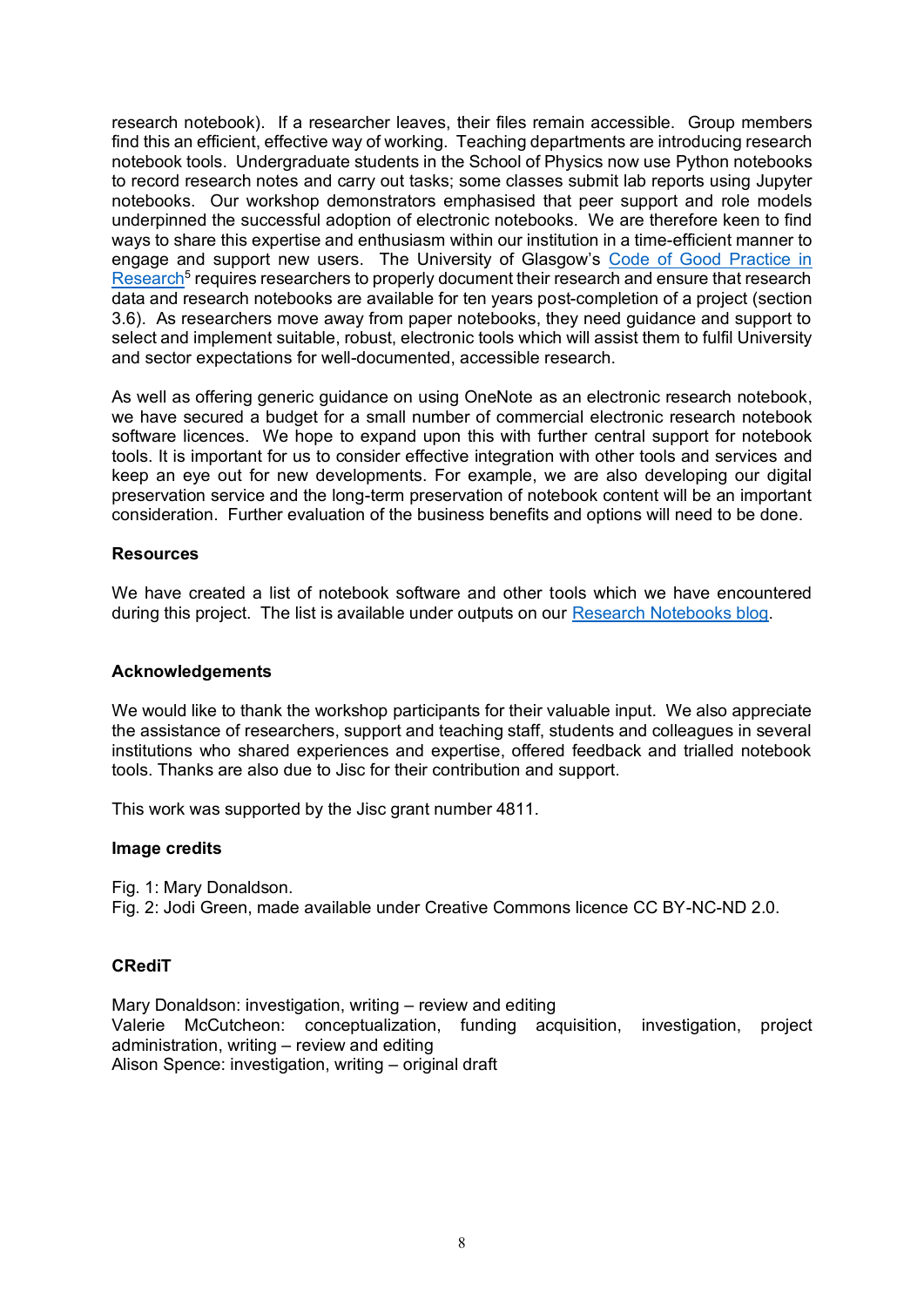# Appendix One

Tables 1 and 2 list paper and electronic notebook benefits and concerns identified by project workshop attendees and software triallists.

# Table 1

|                                                                | Paper research notebook benefits                                                                                                                                                                                                             | Paper research notebook concerns                                                                                                                                                                                                                                                                                                                                                                                                                                                                                                                                                                |  |
|----------------------------------------------------------------|----------------------------------------------------------------------------------------------------------------------------------------------------------------------------------------------------------------------------------------------|-------------------------------------------------------------------------------------------------------------------------------------------------------------------------------------------------------------------------------------------------------------------------------------------------------------------------------------------------------------------------------------------------------------------------------------------------------------------------------------------------------------------------------------------------------------------------------------------------|--|
| $\circ$<br>$\circ$<br>$\circ$<br>$\circ$<br>$\circ$<br>$\circ$ | Flexible notetaking, good for sketches and<br>diagrams<br>Unstructured, customisable<br>Facilitates idea development and free<br>thinking<br>Portable<br>Easy to use<br>More convenient for certain research<br>activities e.g. in the field | Legibility (handwriting)<br>$\circ$<br>Notes written in language other group<br>$\circ$<br>members do not read<br>Vulnerable to loss: hard to back up<br>$\circ$<br>Risk of damage or contamination<br>$\circ$<br>Security (theft, access to contents)<br>$\circ$<br>Preservation:<br>$\bigcirc$<br>- long-term storage<br>- physical deterioration<br>Not searchable<br>$\circ$<br>Difficult to share/re-use contents<br>$\circ$<br>Not linked to software or datasets<br>$\circ$<br>Not always at hand when required<br>$\circ$<br>Does not facilitate collaborative<br>$\bigcirc$<br>working |  |
|                                                                |                                                                                                                                                                                                                                              |                                                                                                                                                                                                                                                                                                                                                                                                                                                                                                                                                                                                 |  |

# Table 2

| Electronic research notebook benefits                                                                                                                                                                                                                                                                                                                                                                                                                                                                                                                                                                                                                                                                                                 | Electronic research notebook<br>concerns                                                                                                                                                                                                                                                                                                                                                                                                                                                                                                                                                                                                                                                                                                    |  |  |
|---------------------------------------------------------------------------------------------------------------------------------------------------------------------------------------------------------------------------------------------------------------------------------------------------------------------------------------------------------------------------------------------------------------------------------------------------------------------------------------------------------------------------------------------------------------------------------------------------------------------------------------------------------------------------------------------------------------------------------------|---------------------------------------------------------------------------------------------------------------------------------------------------------------------------------------------------------------------------------------------------------------------------------------------------------------------------------------------------------------------------------------------------------------------------------------------------------------------------------------------------------------------------------------------------------------------------------------------------------------------------------------------------------------------------------------------------------------------------------------------|--|--|
| Encourages good recordkeeping<br>$\circ$<br>Research notes all in one place<br>$\circ$<br>Integrates with other systems<br>$\circ$<br>Links to external documents/data<br>$\Omega$<br>Version control and audit procedures<br>$\circ$<br>No need to transcribe paper notes<br>$\circ$<br>Searchable, can tag/filter contents<br>$\circ$<br>Protection against loss: contents backed<br>$\circ$<br>up<br>Easy to store<br>$\circ$<br>Promotes standard practices within team<br>$\circ$<br>Create/share templates<br>$\circ$<br>Facilitates supervision for teaching and<br>$\circ$<br>Pls<br>Facilitates collaboration/data sharing<br>$\circ$<br>Supports reproducibility of research and<br>$\circ$<br>access to data (Open Access) | Cost<br>$\circ$<br>Learning curve<br>$\circ$<br>Lack of training/support<br>$\circ$<br>Time to set up<br>$\circ$<br>Structure does not suit all users<br>$\circ$<br>Content portability (export<br>$\circ$<br>options/formats)<br>Incompatibility with other systems<br>$\circ$<br>Connectivity: syncing across<br>$\circ$<br>devices/users, offline access<br>Content sharing: others have access<br>$\circ$<br>to unrefined data/thoughts<br>Security: back-ups, access, data<br>O<br>protection<br>Location of data storage (compliance,<br>$\circ$<br>funder requirements)<br>Risks associated with long-term<br>$\circ$<br>preservation of digital files<br>Electronic devices not accepted in all<br>$\circ$<br>research environments |  |  |